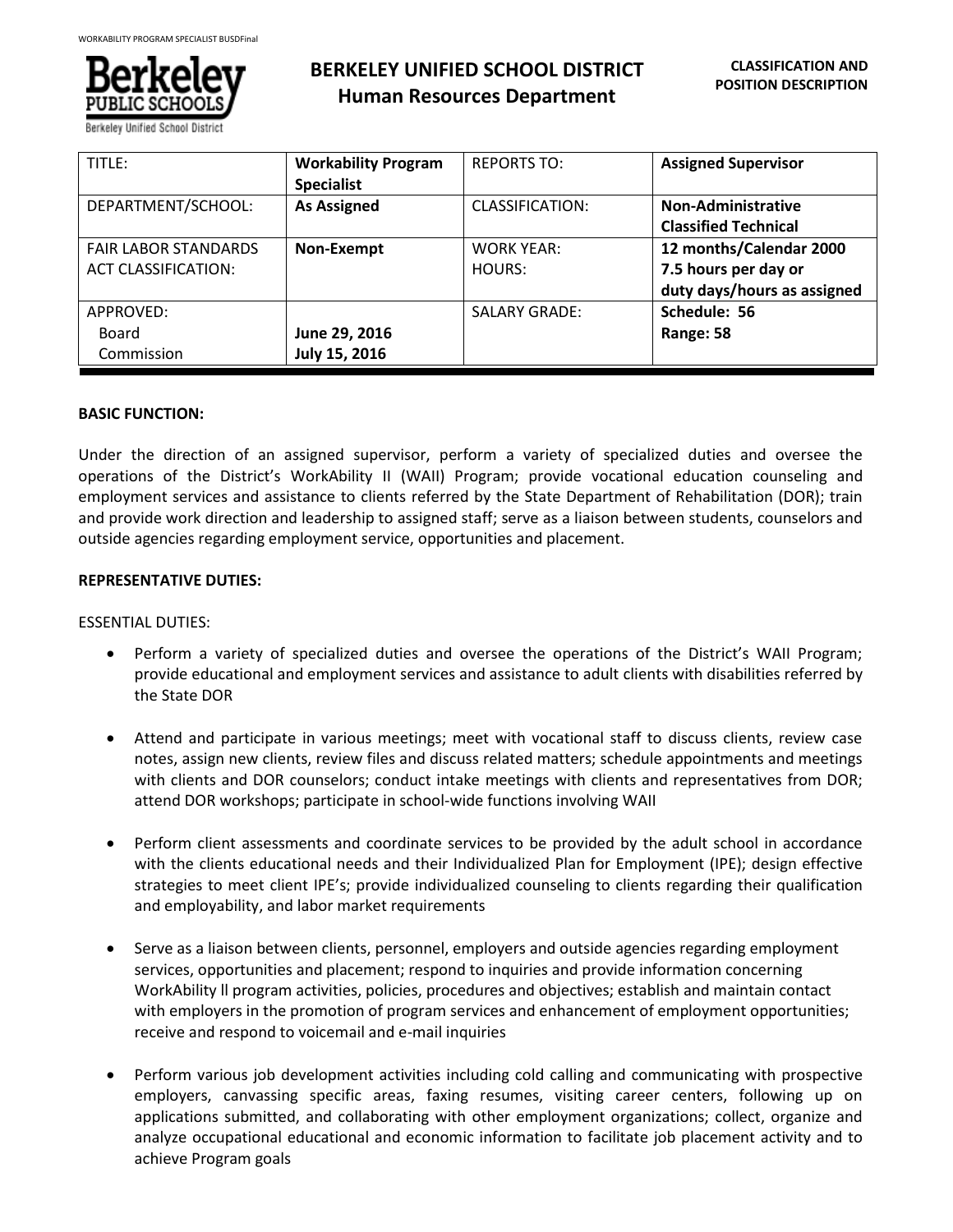- Determine appropriate job placement strategies for clients; research job market trends and hiring practices for the local job market; assist clients in developing employment plan and courses of study
- Train and provide work direction and leadership to assigned staff; provide support in achieving DOR's objectives and service expectations; participate in program and activities to promote a positive employee relations environment
- Prepare and maintain a variety of records, reports and files related to clients, employers and assigned activities; prepare DOR-mandated reports according to established timelines
- Operate a variety of office equipment including a copier, fax machine, computer and assigned software; drive a vehicle to various sites to conduct work

# OTHER DUTIES:

Perform related duties as assigned

# **KNOWLEDGE AND ABILITIES:**

KNOWLEDGE OF: WorkAbility ll goals, objectives, policies, procedures and requirements District and WorkAbility program classes and services Labor market opportunities, requirements and personnel procedures Basic principles and practices of community outreach and community relations Interviewing and advisement techniques Interpersonal skills using tact, patience and courtesy Applicable laws, codes, regulations, policies and procedures Operation of a computer and assigned software Oral and written communication skills Correct English usage, grammar, spelling, punctuation and vocabulary Modern office practices, procedures and equipment Record-keeping and report preparation techniques

ABILITY TO:

Perform a variety of specialized duties in support of employment placement and development of clients with disabilities

Assist individual and groups of clients with developing vocational and job searching skills

Serve as a liaison between clients, employers and outside agencies regarding employment services, opportunities and placement

Identify and evaluate clients' interests, needs and abilities

Provide career and job related advisement

Research and locate employment opportunities for program participants

Refer clients to potential employers according to needs, interests and abilities

Interpret, apply and explain rules, regulations, policies and procedures

Operate standard office equipment including a computer and assigned software

Maintain records and prepare reports

Communicate effectively both orally and in writing

Establish and maintain cooperative and effective working relationships with others

Work independently with little direction